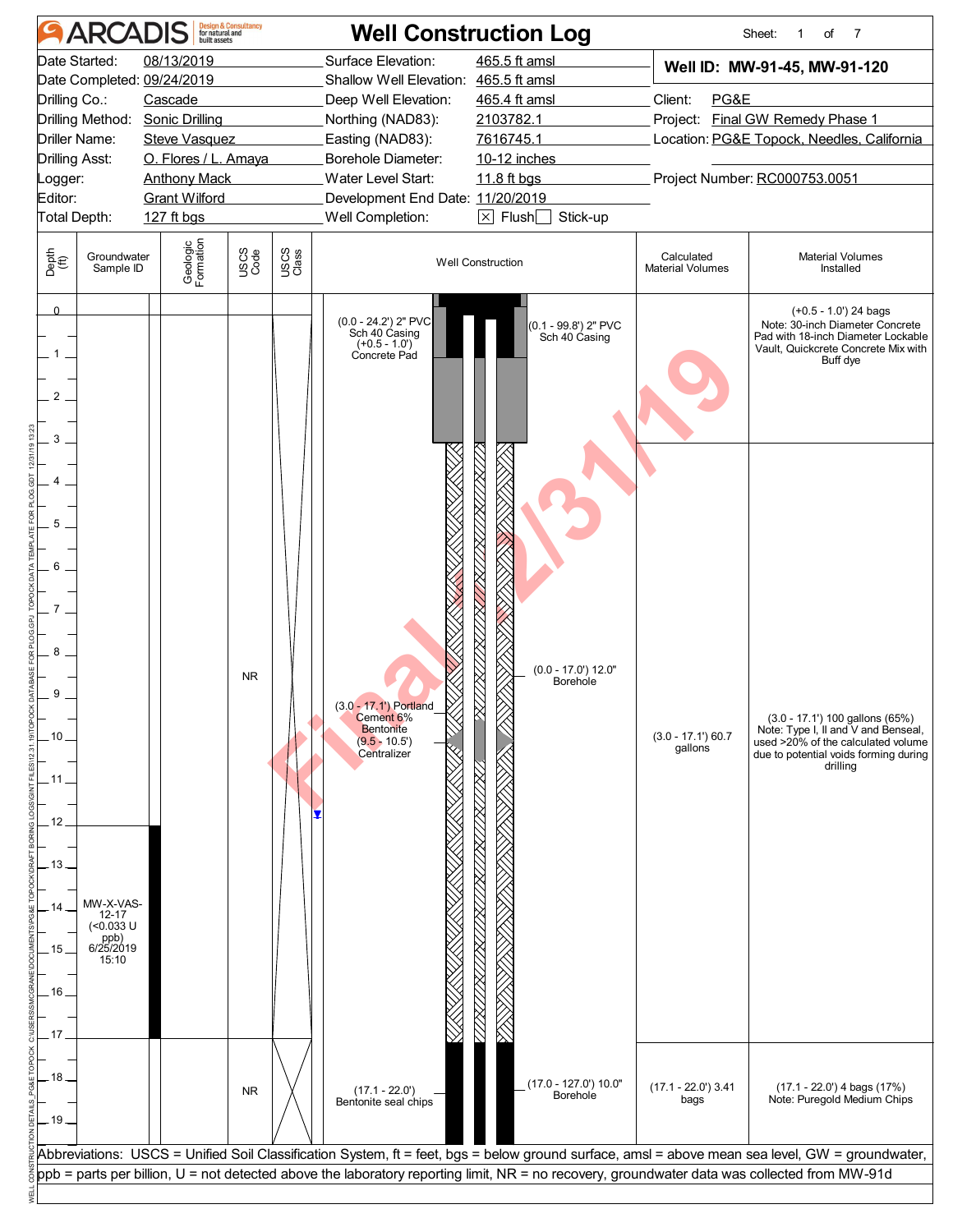| <b>ARCADIS</b>                                                                                                                                                          | <b>Design &amp; Consultancy</b><br>for natural and<br>built assets                                                                                          |                                                                                                                                                                                                                                                                                                 | <b>Well Construction Log</b>                                                                                                    |                                                  | Sheet:<br>2<br>of<br>$\overline{7}$                                                                            |
|-------------------------------------------------------------------------------------------------------------------------------------------------------------------------|-------------------------------------------------------------------------------------------------------------------------------------------------------------|-------------------------------------------------------------------------------------------------------------------------------------------------------------------------------------------------------------------------------------------------------------------------------------------------|---------------------------------------------------------------------------------------------------------------------------------|--------------------------------------------------|----------------------------------------------------------------------------------------------------------------|
| Date Started:<br>Date Completed: 09/24/2019<br>Drilling Co.:<br>Drilling Method:<br><b>Driller Name:</b><br><b>Drilling Asst:</b><br>Logger:<br>Editor:<br>Total Depth: | 08/13/2019<br>Cascade<br><b>Sonic Drilling</b><br><b>Steve Vasquez</b><br>O. Flores / L. Amaya<br><b>Anthony Mack</b><br><b>Grant Wilford</b><br>127 ft bgs | Surface Elevation:<br>Shallow Well Elevation: 465.5 ft amsl<br>Deep Well Elevation:<br>Northing (NAD83):<br>Easting (NAD83):<br>Borehole Diameter:<br>Water Level Start:<br>Development End Date: 11/20/2019<br>Well Completion:                                                                | 465.5 ft amsl<br>465.4 ft amsl<br>2103782.1<br>7616745.1<br>10-12 inches<br>11.8 ft bgs<br>Stick-up<br>$\boxtimes$ Flush $\Box$ | Client:<br>PG&E<br>Project Number: RC000753.0051 | Well ID: MW-91-45, MW-91-120<br>Project: Final GW Remedy Phase 1<br>Location: PG&E Topock, Needles, California |
| Depth<br>(ft)<br>Groundwater<br>Sample ID                                                                                                                               | Geologic<br>Formation<br>USCS<br>Code                                                                                                                       | USCS<br>Class                                                                                                                                                                                                                                                                                   | <b>Well Construction</b>                                                                                                        | Calculated<br><b>Material Volumes</b>            | <b>Material Volumes</b><br>Installed                                                                           |
| $.20 -$<br>.21.<br>22 <sub>1</sub>                                                                                                                                      |                                                                                                                                                             | $(0.0 - 24.2')$ 2" PVC<br>Sch 40 Casing<br>(17.1 - 22.0')<br>Bentonite seal chips                                                                                                                                                                                                               | $(0.1 - 99.8')$ 2" PVC<br>Sch 40 Casing                                                                                         | $(17.1 - 22.0)$ 3.41<br>bags                     | $(17.1 - 22.0')$ 4 bags $(17%)$<br>Note: Puregold Medium Chips                                                 |
| 23<br>24.                                                                                                                                                               | <b>NR</b>                                                                                                                                                   | (24.2 - 44.2') 2" Sch<br>40 PVC (20-slot)                                                                                                                                                                                                                                                       |                                                                                                                                 |                                                  |                                                                                                                |
| 25 <sub>1</sub><br>.26<br>$27-$                                                                                                                                         |                                                                                                                                                             | Screen                                                                                                                                                                                                                                                                                          |                                                                                                                                 |                                                  |                                                                                                                |
| 28<br>29.<br>30                                                                                                                                                         |                                                                                                                                                             |                                                                                                                                                                                                                                                                                                 | (17.0 - 127.0') 10.0"<br>Borehole                                                                                               |                                                  |                                                                                                                |
| .31<br>32                                                                                                                                                               | Topock - Fill<br>SP                                                                                                                                         | (22.0 - 48.5') Cemex.<br>#3 MESH (8x10)                                                                                                                                                                                                                                                         |                                                                                                                                 | $(22.0 - 48.5)$ 26.5<br>bags                     | (22.0 - 48.5') 31 bags (17%)<br>Note: Lapis Lustre Sand                                                        |
| 33<br>MW-X-VAS-<br>34<br>32-37<br>(<0.033 U<br>ppb)<br>6/26/2019<br>35<br>11:45                                                                                         |                                                                                                                                                             |                                                                                                                                                                                                                                                                                                 |                                                                                                                                 |                                                  |                                                                                                                |
| 36<br>.37<br>38                                                                                                                                                         | Topock -<br>Fluvial<br>SW<br>Deposits                                                                                                                       |                                                                                                                                                                                                                                                                                                 |                                                                                                                                 |                                                  |                                                                                                                |
| .39                                                                                                                                                                     |                                                                                                                                                             | Abbreviations: USCS = Unified Soil Classification System, ft = feet, bgs = below ground surface, amsl = above mean sea level, GW = groundwater,<br>ppb = parts per billion, U = not detected above the laboratory reporting limit, NR = no recovery, groundwater data was collected from MW-91d |                                                                                                                                 |                                                  |                                                                                                                |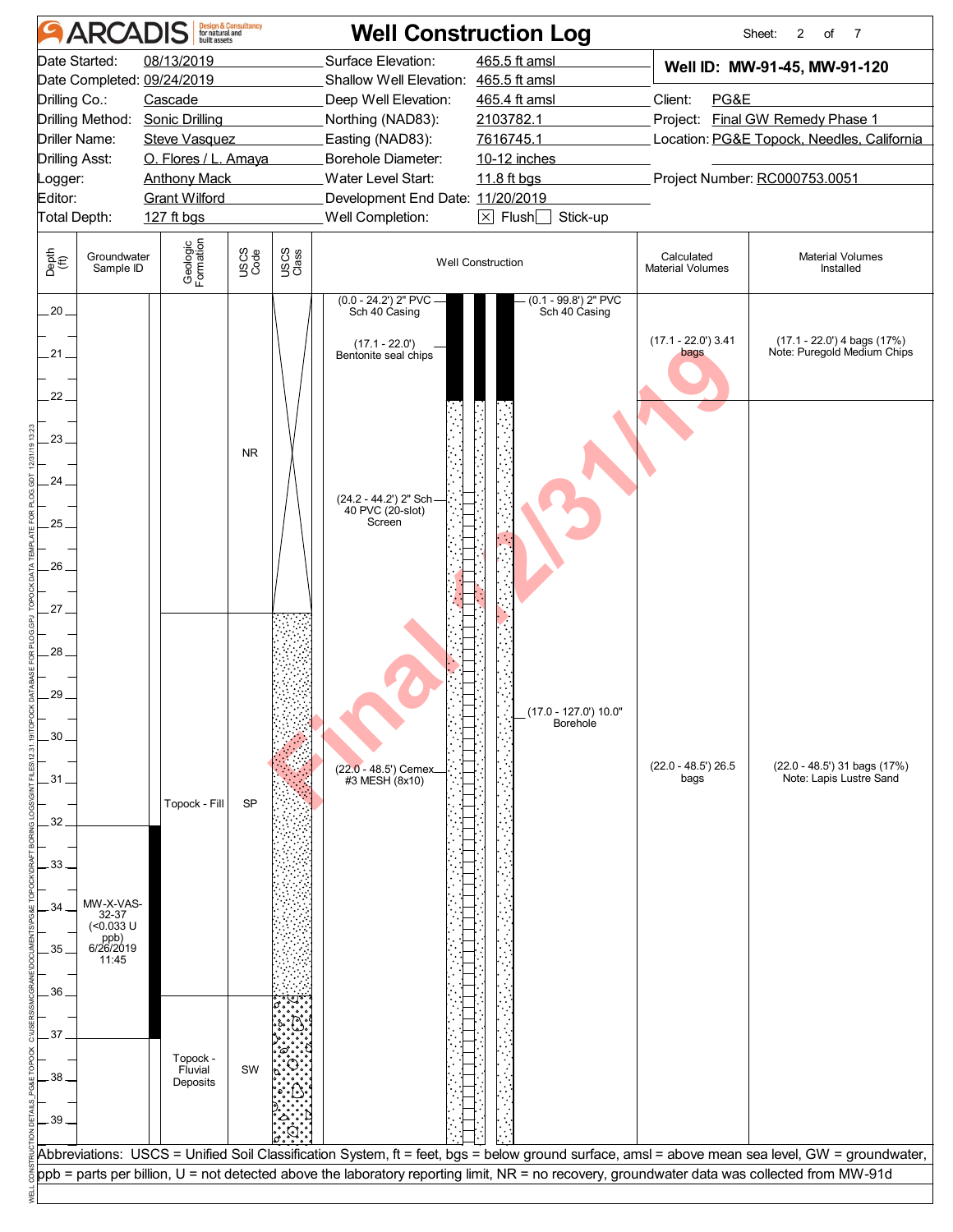| <b>ARCADIS</b>                                                                                                                                            | <b>Design &amp; Consultancy</b><br>for natural and<br>built assets                                                                                                                                                                                                                              | <b>Well Construction Log</b>                                                                                                                                                                                                     |                                                                                                                                                  |                                                                                                                                                                    | Sheet:<br>3<br>$\overline{7}$<br>of                        |  |  |
|-----------------------------------------------------------------------------------------------------------------------------------------------------------|-------------------------------------------------------------------------------------------------------------------------------------------------------------------------------------------------------------------------------------------------------------------------------------------------|----------------------------------------------------------------------------------------------------------------------------------------------------------------------------------------------------------------------------------|--------------------------------------------------------------------------------------------------------------------------------------------------|--------------------------------------------------------------------------------------------------------------------------------------------------------------------|------------------------------------------------------------|--|--|
| Date Started:<br>Date Completed: 09/24/2019<br>Drilling Co.:<br>Drilling Method:<br>Driller Name:<br>Drilling Asst:<br>.ogger:<br>Editor:<br>Total Depth: | 08/13/2019<br>Cascade<br><b>Sonic Drilling</b><br><b>Steve Vasquez</b><br>O. Flores / L. Amaya<br><b>Anthony Mack</b><br><b>Grant Wilford</b><br>127 ft bgs                                                                                                                                     | Surface Elevation:<br>Shallow Well Elevation: 465.5 ft amsl<br>Deep Well Elevation:<br>Northing (NAD83):<br>Easting (NAD83):<br>Borehole Diameter:<br>Water Level Start:<br>Development End Date: 11/20/2019<br>Well Completion: | 465.5 ft amsl<br>465.4 ft amsl<br>2103782.1<br>7616745.1<br>10-12 inches<br>11.8 ft bgs<br>$\boxed{\times}$ Flush $\boxed{\phantom{0}}$ Stick-up | Well ID: MW-91-45, MW-91-120<br>Client:<br>PG&E<br>Project: Final GW Remedy Phase 1<br>Location: PG&E Topock, Needles, California<br>Project Number: RC000753.0051 |                                                            |  |  |
| Depth<br>(ft)<br>Groundwater<br>Sample ID                                                                                                                 | Geologic<br>Formation<br>USCS<br>Code<br>USCS<br>Class                                                                                                                                                                                                                                          |                                                                                                                                                                                                                                  | <b>Well Construction</b>                                                                                                                         | Calculated<br><b>Material Volumes</b>                                                                                                                              | <b>Material Volumes</b><br>Installed                       |  |  |
| $-40-$<br>41<br>42.<br>43<br>44.<br>45<br>46.<br>47<br>48.                                                                                                | Topock -<br>Fluvial<br>SW<br>Deposits<br>Topock -<br>GW<br>$\blacksquare$<br>Fluvial<br>Deposits                                                                                                                                                                                                | (24.2 - 44.2') 2" Sch<br>40 PVC (20-slot)<br>Screen<br>(22.0 - 48.5') Cemex_<br>#3 MESH (8x10)<br>(44.2 - 46.5') Sump_<br>and End Cap<br>$(45.5 - 46.5')$<br>Centralizer                                                         | (0.1 - 99.8') 2" PVC<br>Sch 40 Casing                                                                                                            | $(22.0 - 48.5)$ 26.5<br>bags                                                                                                                                       | (22.0 - 48.5') 31 bags (17%)<br>Note: Lapis Lustre Sand    |  |  |
| 49<br>50 <sub>1</sub><br>.51<br>52.<br>53.<br>54<br>55.<br>56<br>57<br>58<br>.59 <sub>1</sub>                                                             | <b>NR</b>                                                                                                                                                                                                                                                                                       | $(48.5 - 96.4')$<br>Bentonite seal chips                                                                                                                                                                                         | (17.0 - 127.0') 10.0"<br>Borehole                                                                                                                | $(48.5 - 96.4)$ 34.8<br>bags                                                                                                                                       | (48.5 - 96.4') 37 bags (6%)<br>Note: Puregold Medium Chips |  |  |
|                                                                                                                                                           | Abbreviations: USCS = Unified Soil Classification System, ft = feet, bgs = below ground surface, amsl = above mean sea level, GW = groundwater,<br>ppb = parts per billion, U = not detected above the laboratory reporting limit, NR = no recovery, groundwater data was collected from MW-91d |                                                                                                                                                                                                                                  |                                                                                                                                                  |                                                                                                                                                                    |                                                            |  |  |
|                                                                                                                                                           |                                                                                                                                                                                                                                                                                                 |                                                                                                                                                                                                                                  |                                                                                                                                                  |                                                                                                                                                                    |                                                            |  |  |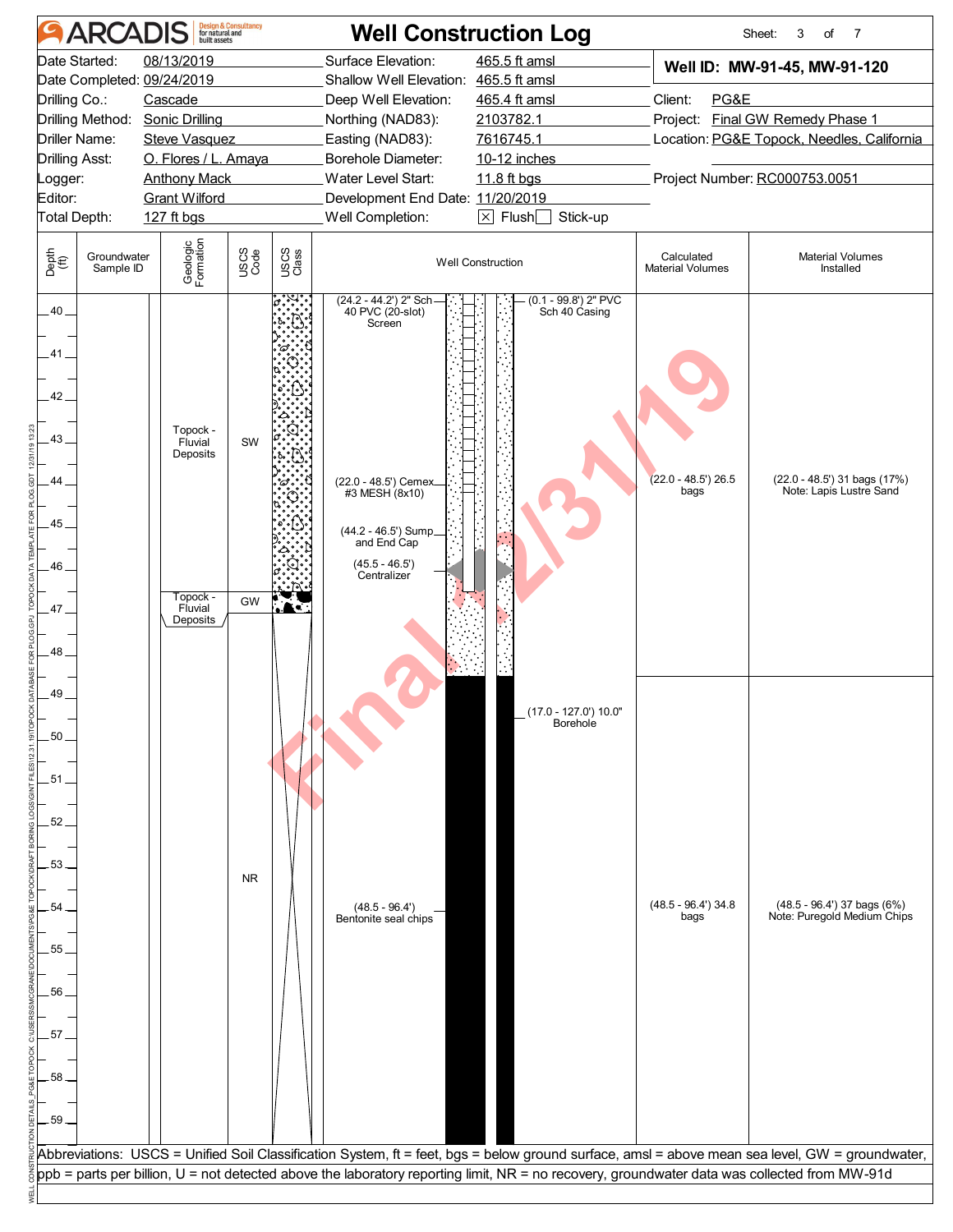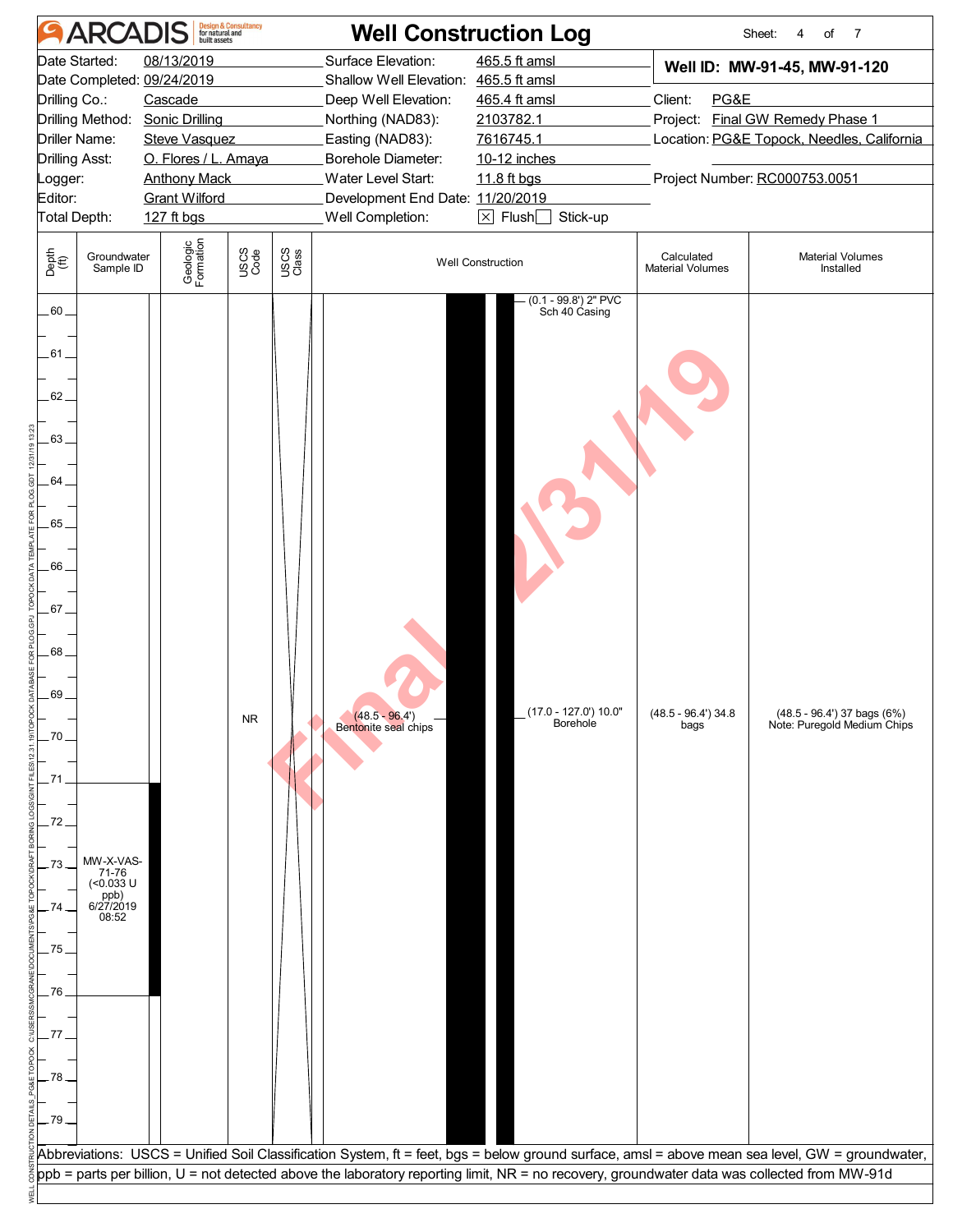| Surface Elevation:<br>465.5 ft amsl<br>Date Started:<br>08/13/2019<br>Well ID: MW-91-45, MW-91-120<br>Date Completed: 09/24/2019<br>Shallow Well Elevation: 465.5 ft amsl<br>Drilling Co.:<br>Cascade<br>Deep Well Elevation:<br>465.4 ft amsl<br>PG&E<br>Client:<br>Drilling Method:<br><b>Sonic Drilling</b><br>Northing (NAD83):<br>2103782.1<br>Project: Final GW Remedy Phase 1<br><b>Driller Name:</b><br>Easting (NAD83):<br>7616745.1<br>Location: PG&E Topock, Needles, California<br><b>Steve Vasquez</b><br>O. Flores / L. Amaya<br>Borehole Diameter:<br><b>Drilling Asst:</b><br>10-12 inches<br>Water Level Start:<br>Project Number: RC000753.0051<br><b>Anthony Mack</b><br>11.8 ft bgs<br>Logger:<br>Editor:<br><b>Grant Wilford</b><br>Development End Date: 11/20/2019<br>$\boxed{\times}$ Flush $\boxed{\phantom{0}}$ Stick-up<br>Total Depth:<br>Well Completion:<br>127 ft bgs<br>Geologic<br>Formation<br>USCS<br>Code<br>USCS<br>Class<br>Depth<br>(ft)<br>Groundwater<br>Calculated<br><b>Material Volumes</b><br><b>Well Construction</b><br>Sample ID<br><b>Material Volumes</b><br>Installed<br>$(0.1 - 99.8')$ 2" PVC<br>$.80-$<br>Sch 40 Casing<br>.81.<br>82.<br>.83<br>84.<br>.85<br>$(84.5 - 85.5')$<br>Centralizer<br>.86<br>.87.<br>$(48.5 - 96.4)$ 34.8<br>$(48.5 - 96.4')$ 37 bags $(6%)$<br>$(48.5 - 96.4')$<br>88.<br>Note: Puregold Medium Chips<br>bags<br>Bentonite seal chips<br><b>NR</b><br>89.<br>(17.0 - 127.0') 10.0"<br>Borehole<br>.90<br>.91<br>92<br>93<br>94<br>95<br>96<br>.97<br>(96.4 - 124.0') 35 bags (21%)<br>$(96.4 - 124.0')$<br>$(96.4 - 124.0)$ 29<br>98<br>of the calculated volume due to<br>Cemex #3 MESH<br>Topock -<br>bags<br>potential voids forming during<br>Fluvial<br>SW<br>(8x10)<br>flushing of the casing<br>Deposits<br>.99<br>Abbreviations: USCS = Unified Soil Classification System, ft = feet, bgs = below ground surface, amsl = above mean sea level, GW = groundwater,<br>ppb = parts per billion, U = not detected above the laboratory reporting limit, NR = no recovery, groundwater data was collected from MW-91d | <b>ARCADIS</b> |  |  | Design & Consultancy<br>for natural and<br>built assets |  | <b>Well Construction Log</b> | Sheet:<br>5<br>of<br>$\overline{7}$ |
|--------------------------------------------------------------------------------------------------------------------------------------------------------------------------------------------------------------------------------------------------------------------------------------------------------------------------------------------------------------------------------------------------------------------------------------------------------------------------------------------------------------------------------------------------------------------------------------------------------------------------------------------------------------------------------------------------------------------------------------------------------------------------------------------------------------------------------------------------------------------------------------------------------------------------------------------------------------------------------------------------------------------------------------------------------------------------------------------------------------------------------------------------------------------------------------------------------------------------------------------------------------------------------------------------------------------------------------------------------------------------------------------------------------------------------------------------------------------------------------------------------------------------------------------------------------------------------------------------------------------------------------------------------------------------------------------------------------------------------------------------------------------------------------------------------------------------------------------------------------------------------------------------------------------------------------------------------------------------------------------------------------------------------------------------------------------------------------------------------------|----------------|--|--|---------------------------------------------------------|--|------------------------------|-------------------------------------|
|                                                                                                                                                                                                                                                                                                                                                                                                                                                                                                                                                                                                                                                                                                                                                                                                                                                                                                                                                                                                                                                                                                                                                                                                                                                                                                                                                                                                                                                                                                                                                                                                                                                                                                                                                                                                                                                                                                                                                                                                                                                                                                              |                |  |  |                                                         |  |                              |                                     |
|                                                                                                                                                                                                                                                                                                                                                                                                                                                                                                                                                                                                                                                                                                                                                                                                                                                                                                                                                                                                                                                                                                                                                                                                                                                                                                                                                                                                                                                                                                                                                                                                                                                                                                                                                                                                                                                                                                                                                                                                                                                                                                              |                |  |  |                                                         |  |                              |                                     |
|                                                                                                                                                                                                                                                                                                                                                                                                                                                                                                                                                                                                                                                                                                                                                                                                                                                                                                                                                                                                                                                                                                                                                                                                                                                                                                                                                                                                                                                                                                                                                                                                                                                                                                                                                                                                                                                                                                                                                                                                                                                                                                              |                |  |  |                                                         |  |                              |                                     |
|                                                                                                                                                                                                                                                                                                                                                                                                                                                                                                                                                                                                                                                                                                                                                                                                                                                                                                                                                                                                                                                                                                                                                                                                                                                                                                                                                                                                                                                                                                                                                                                                                                                                                                                                                                                                                                                                                                                                                                                                                                                                                                              |                |  |  |                                                         |  |                              | Note: Lapis Lustre Sand, used >20%  |
|                                                                                                                                                                                                                                                                                                                                                                                                                                                                                                                                                                                                                                                                                                                                                                                                                                                                                                                                                                                                                                                                                                                                                                                                                                                                                                                                                                                                                                                                                                                                                                                                                                                                                                                                                                                                                                                                                                                                                                                                                                                                                                              |                |  |  |                                                         |  |                              |                                     |
|                                                                                                                                                                                                                                                                                                                                                                                                                                                                                                                                                                                                                                                                                                                                                                                                                                                                                                                                                                                                                                                                                                                                                                                                                                                                                                                                                                                                                                                                                                                                                                                                                                                                                                                                                                                                                                                                                                                                                                                                                                                                                                              |                |  |  |                                                         |  |                              |                                     |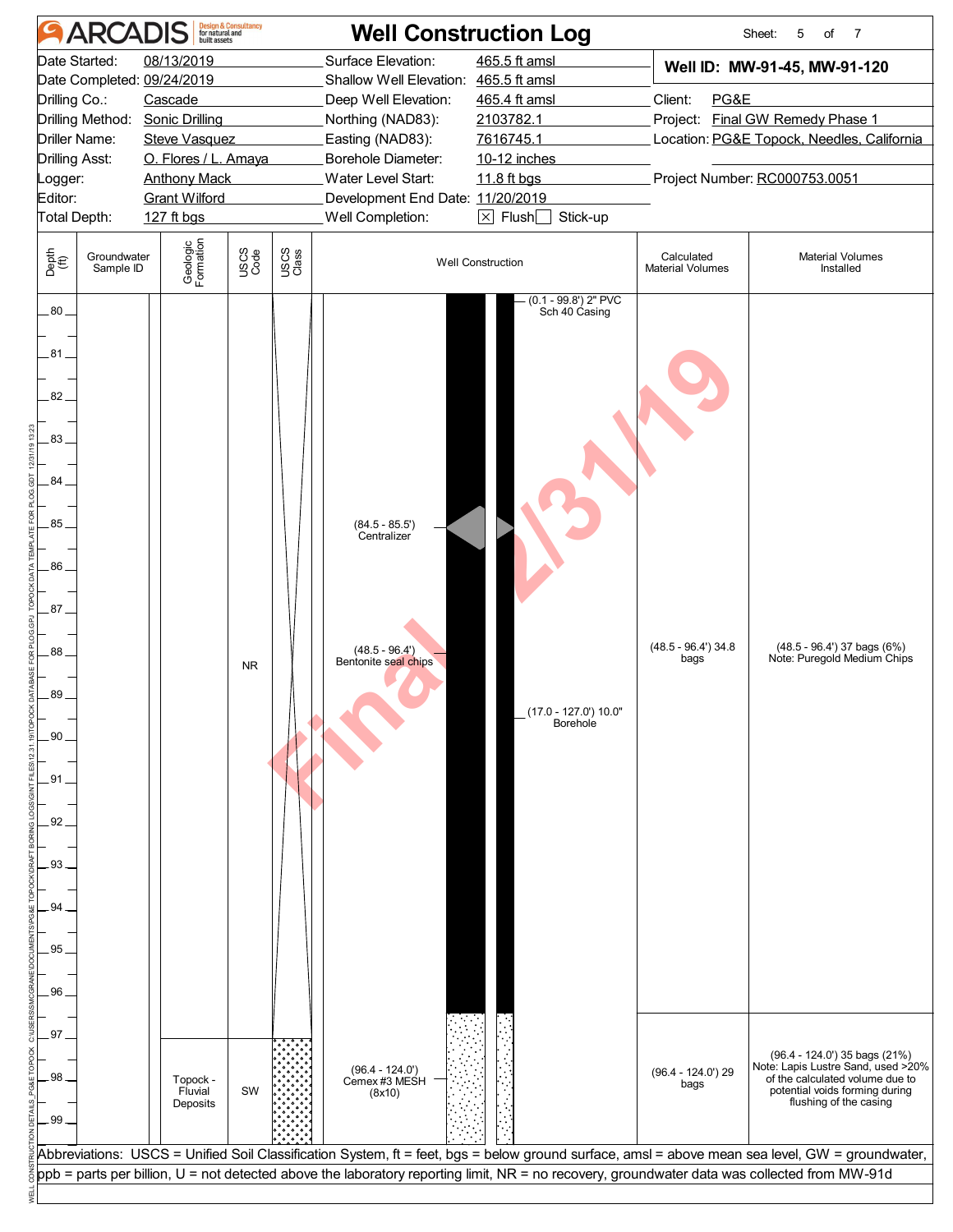|                                    | <b>ARCADIS</b>                                                     |                                  | <b>Design &amp; Consultancy</b><br>for natural and<br>built assets |               |                                            | <b>Well Construction Log</b>                                                                                                                 |                                            | Sheet:<br>6<br>of<br>-7                                                                                                                                            |  |  |  |
|------------------------------------|--------------------------------------------------------------------|----------------------------------|--------------------------------------------------------------------|---------------|--------------------------------------------|----------------------------------------------------------------------------------------------------------------------------------------------|--------------------------------------------|--------------------------------------------------------------------------------------------------------------------------------------------------------------------|--|--|--|
|                                    | Date Started:                                                      | 08/13/2019                       |                                                                    |               | Surface Elevation:                         | 465.5 ft amsl                                                                                                                                |                                            | Well ID: MW-91-45, MW-91-120                                                                                                                                       |  |  |  |
|                                    |                                                                    | Date Completed: 09/24/2019       |                                                                    |               | Shallow Well Elevation: 465.5 ft amsl      |                                                                                                                                              |                                            |                                                                                                                                                                    |  |  |  |
| Drilling Co.:                      |                                                                    | Cascade                          |                                                                    |               | Deep Well Elevation:                       | 465.4 ft amsl                                                                                                                                | PG&E<br>Client:                            |                                                                                                                                                                    |  |  |  |
|                                    | Drilling Method:                                                   | <b>Sonic Drilling</b>            |                                                                    |               | Northing (NAD83):                          | 2103782.1                                                                                                                                    |                                            | Project: Final GW Remedy Phase 1                                                                                                                                   |  |  |  |
|                                    | Driller Name:                                                      | <b>Steve Vasquez</b>             |                                                                    |               | Easting (NAD83):                           | 7616745.1                                                                                                                                    | Location: PG&E Topock, Needles, California |                                                                                                                                                                    |  |  |  |
| Drilling Asst:                     |                                                                    | O. Flores / L. Amaya             |                                                                    |               | Borehole Diameter:                         | 10-12 inches                                                                                                                                 |                                            |                                                                                                                                                                    |  |  |  |
| _ogger:                            |                                                                    | <b>Anthony Mack</b>              |                                                                    |               | Water Level Start:                         | 11.8 ft bgs                                                                                                                                  |                                            | Project Number: RC000753.0051                                                                                                                                      |  |  |  |
| Editor:                            |                                                                    | <b>Grant Wilford</b>             |                                                                    |               | Development End Date: 11/20/2019           |                                                                                                                                              |                                            |                                                                                                                                                                    |  |  |  |
| Total Depth:                       |                                                                    | 127 ft bgs                       |                                                                    |               | Well Completion:                           | $\boxed{\times}$ Flush $\boxed{\phantom{0}}$ Stick-up                                                                                        |                                            |                                                                                                                                                                    |  |  |  |
| Depth<br>(ff)                      | Groundwater<br>Sample ID                                           | Geologic<br>Formation            | USCS<br>Code                                                       | USCS<br>Class |                                            | <b>Well Construction</b>                                                                                                                     | Calculated<br><b>Material Volumes</b>      | <b>Material Volumes</b><br>Installed                                                                                                                               |  |  |  |
| 100<br>101<br>$-102$               |                                                                    |                                  |                                                                    |               |                                            | (99.8 - 119.8') 2"<br>Sch 40 PVC<br>(20-slot) Screen                                                                                         |                                            |                                                                                                                                                                    |  |  |  |
| $-103$<br>$-104$                   |                                                                    | Topock -<br>Fluvial<br>Deposits  | SW                                                                 |               |                                            |                                                                                                                                              |                                            |                                                                                                                                                                    |  |  |  |
| $-105$                             |                                                                    |                                  |                                                                    |               |                                            |                                                                                                                                              |                                            |                                                                                                                                                                    |  |  |  |
|                                    |                                                                    |                                  |                                                                    |               |                                            |                                                                                                                                              |                                            |                                                                                                                                                                    |  |  |  |
| $-106$                             |                                                                    |                                  |                                                                    |               |                                            |                                                                                                                                              |                                            |                                                                                                                                                                    |  |  |  |
|                                    |                                                                    |                                  |                                                                    |               |                                            |                                                                                                                                              |                                            |                                                                                                                                                                    |  |  |  |
| 107                                |                                                                    |                                  |                                                                    |               |                                            |                                                                                                                                              |                                            |                                                                                                                                                                    |  |  |  |
|                                    |                                                                    | Topock -<br>Fluvial              | GW                                                                 |               |                                            |                                                                                                                                              |                                            |                                                                                                                                                                    |  |  |  |
| .108.                              |                                                                    | Deposits                         |                                                                    |               |                                            |                                                                                                                                              |                                            |                                                                                                                                                                    |  |  |  |
| 109_<br>_110_<br>111.<br>_112      | MW-X-VAS-<br>107-112<br>(<0.033 U<br>ppb)<br>6/27/2019<br>15:04    | Topock -<br>Fluvial<br>Deposits  | <b>SM</b>                                                          |               | $(96.4 - 124.0)$<br>Cemex #3 MESH $(8x10)$ | (17.0 - 127.0') 10.0"<br>Borehole                                                                                                            | $(96.4 - 124.0)$ 29<br>bags                | (96.4 - 124.0') 35 bags (21%)<br>Note: Lapis Lustre Sand, used >20%<br>of the calculated volume due to<br>potential voids forming during<br>flushing of the casing |  |  |  |
| _113_<br>$-114$<br>$-115$<br>-116- | MW-X-VAS-<br>112-117<br>$($ <0.033 U<br>ppb)<br>6/28/2019<br>09:56 | Topock -<br>Fluvial<br>Deposits  | GW                                                                 |               |                                            |                                                                                                                                              |                                            |                                                                                                                                                                    |  |  |  |
|                                    |                                                                    | Topock -<br>Alluvium             | GW-GM                                                              |               |                                            |                                                                                                                                              |                                            |                                                                                                                                                                    |  |  |  |
| _117.                              |                                                                    | Deposits                         |                                                                    |               |                                            |                                                                                                                                              |                                            |                                                                                                                                                                    |  |  |  |
| _118_<br>$-119$                    |                                                                    | Topock -<br>Alluvium<br>Deposits | <b>SM</b>                                                          |               |                                            |                                                                                                                                              |                                            |                                                                                                                                                                    |  |  |  |
|                                    |                                                                    |                                  |                                                                    |               |                                            |                                                                                                                                              |                                            | Abbreviations: USCS = Unified Soil Classification System, ft = feet, bgs = below ground surface, amsl = above mean sea level, GW = groundwater,                    |  |  |  |
|                                    |                                                                    |                                  |                                                                    |               |                                            | ppb = parts per billion, U = not detected above the laboratory reporting limit, NR = no recovery, groundwater data was collected from MW-91d |                                            |                                                                                                                                                                    |  |  |  |
|                                    |                                                                    |                                  |                                                                    |               |                                            |                                                                                                                                              |                                            |                                                                                                                                                                    |  |  |  |
|                                    |                                                                    |                                  |                                                                    |               |                                            |                                                                                                                                              |                                            |                                                                                                                                                                    |  |  |  |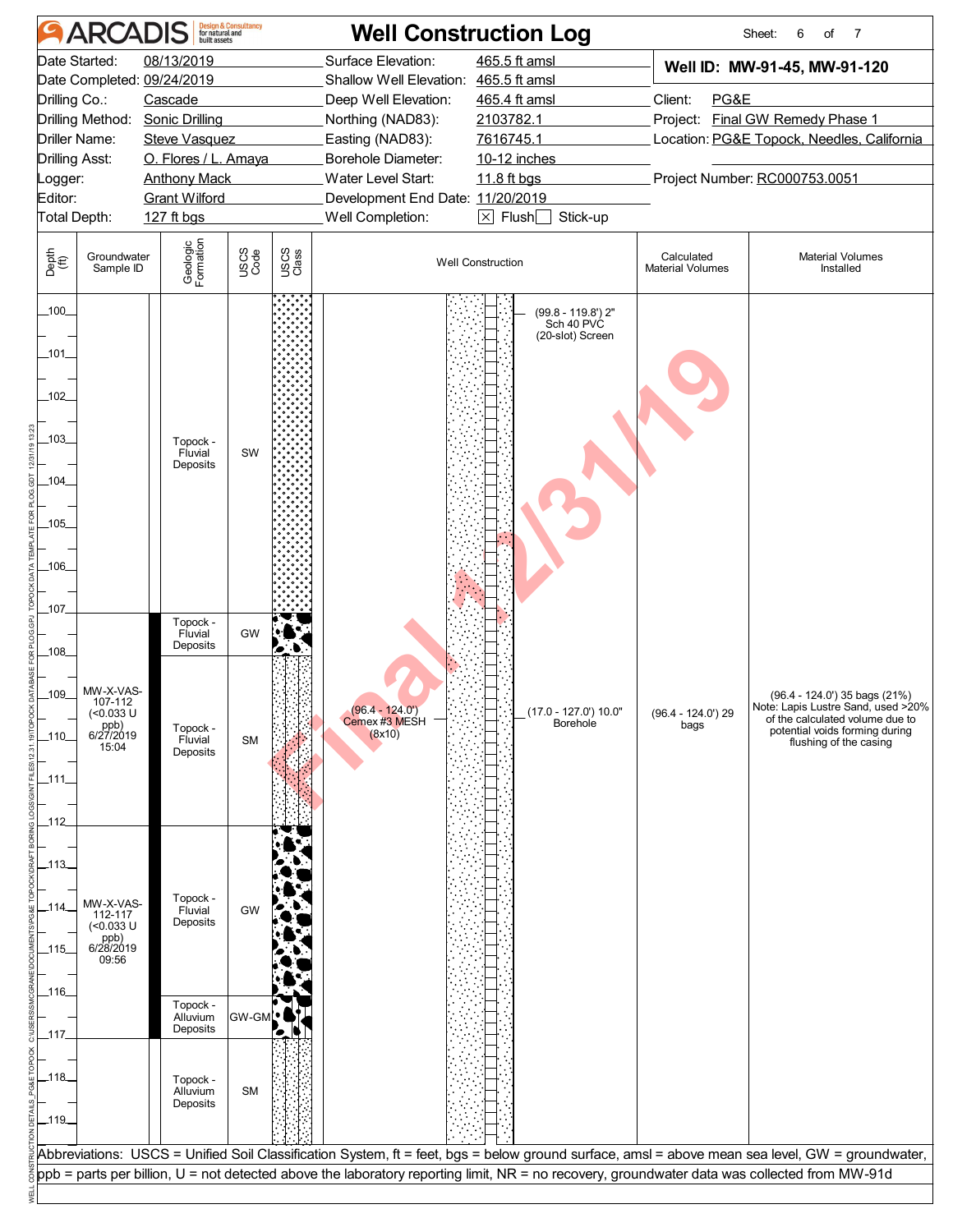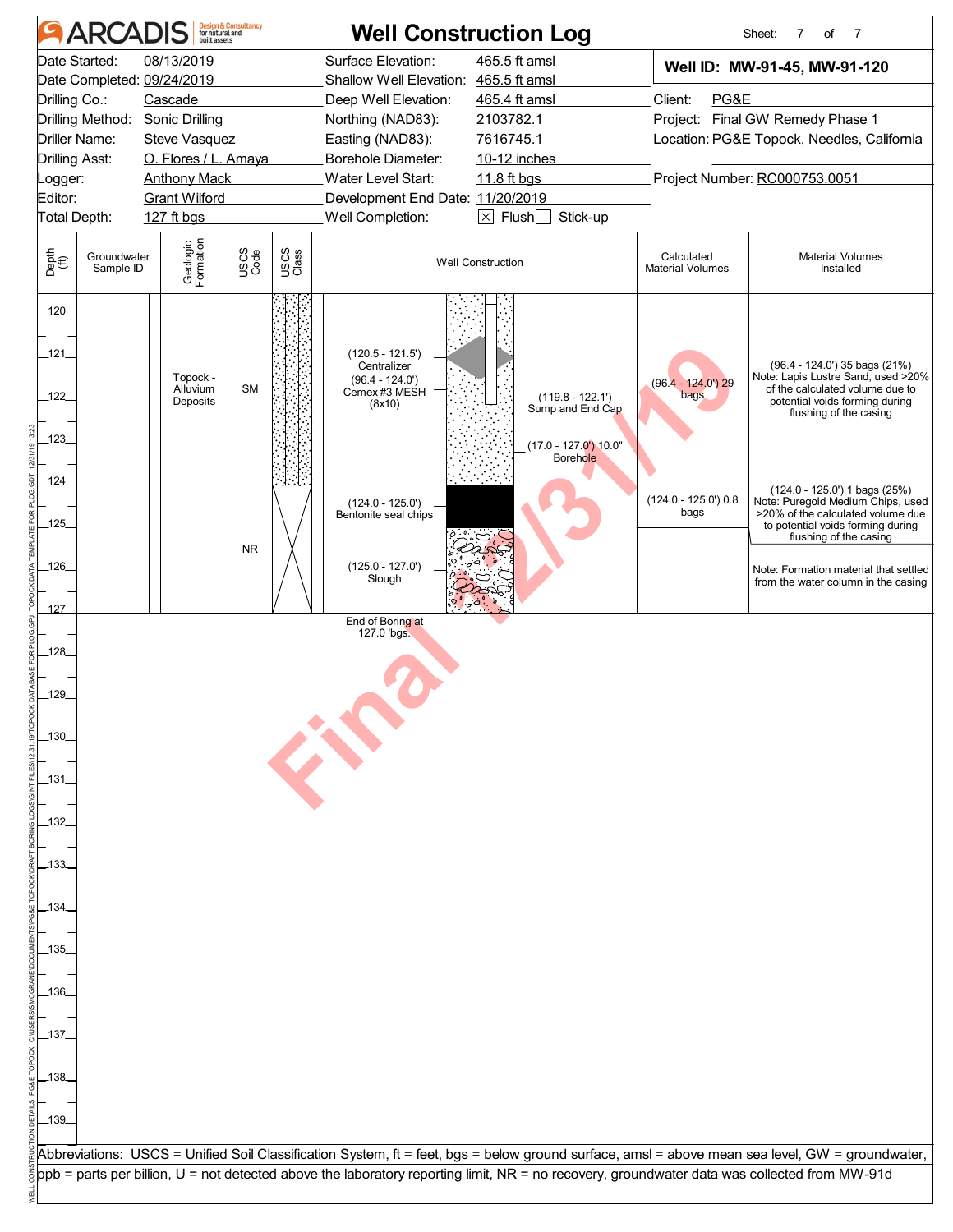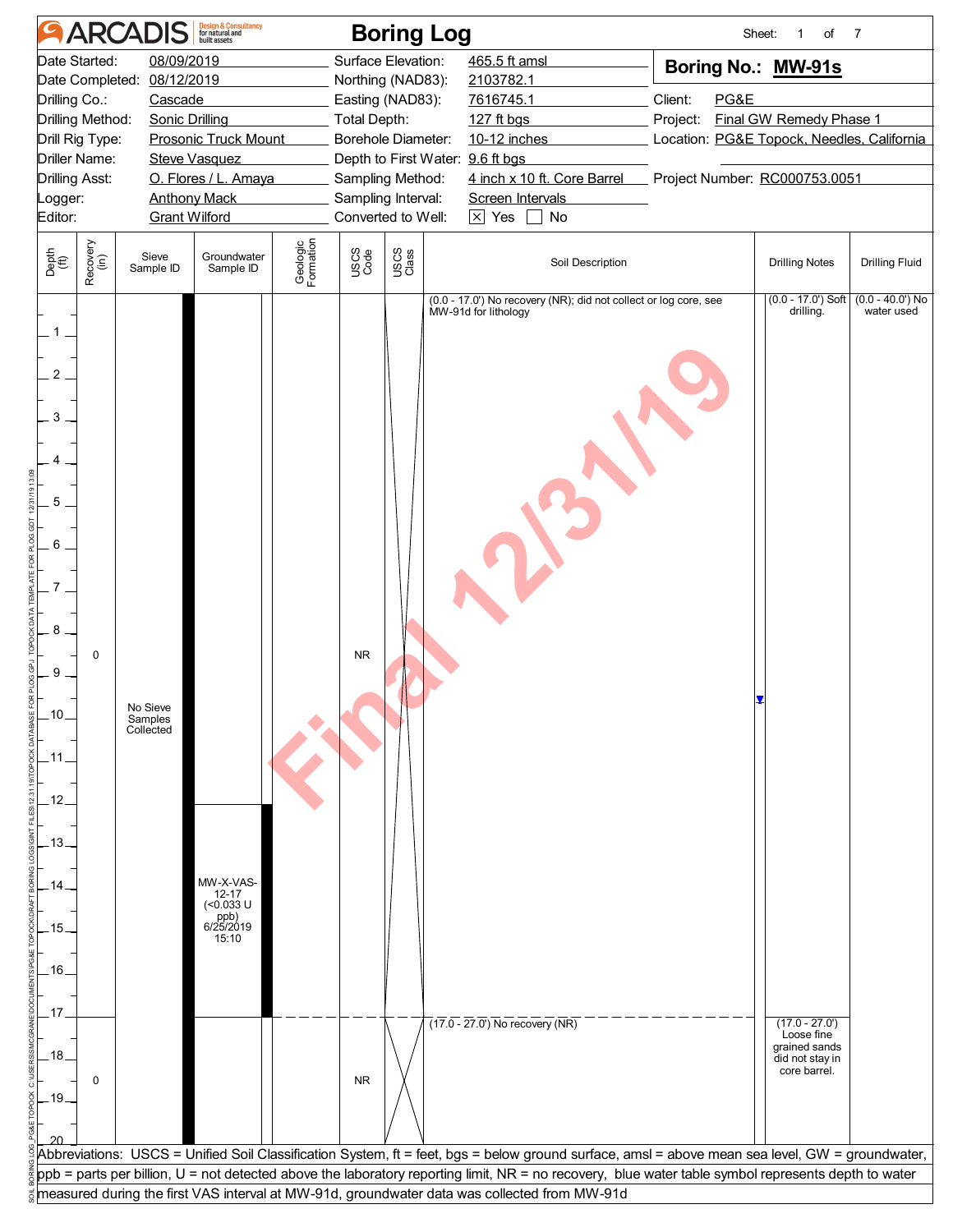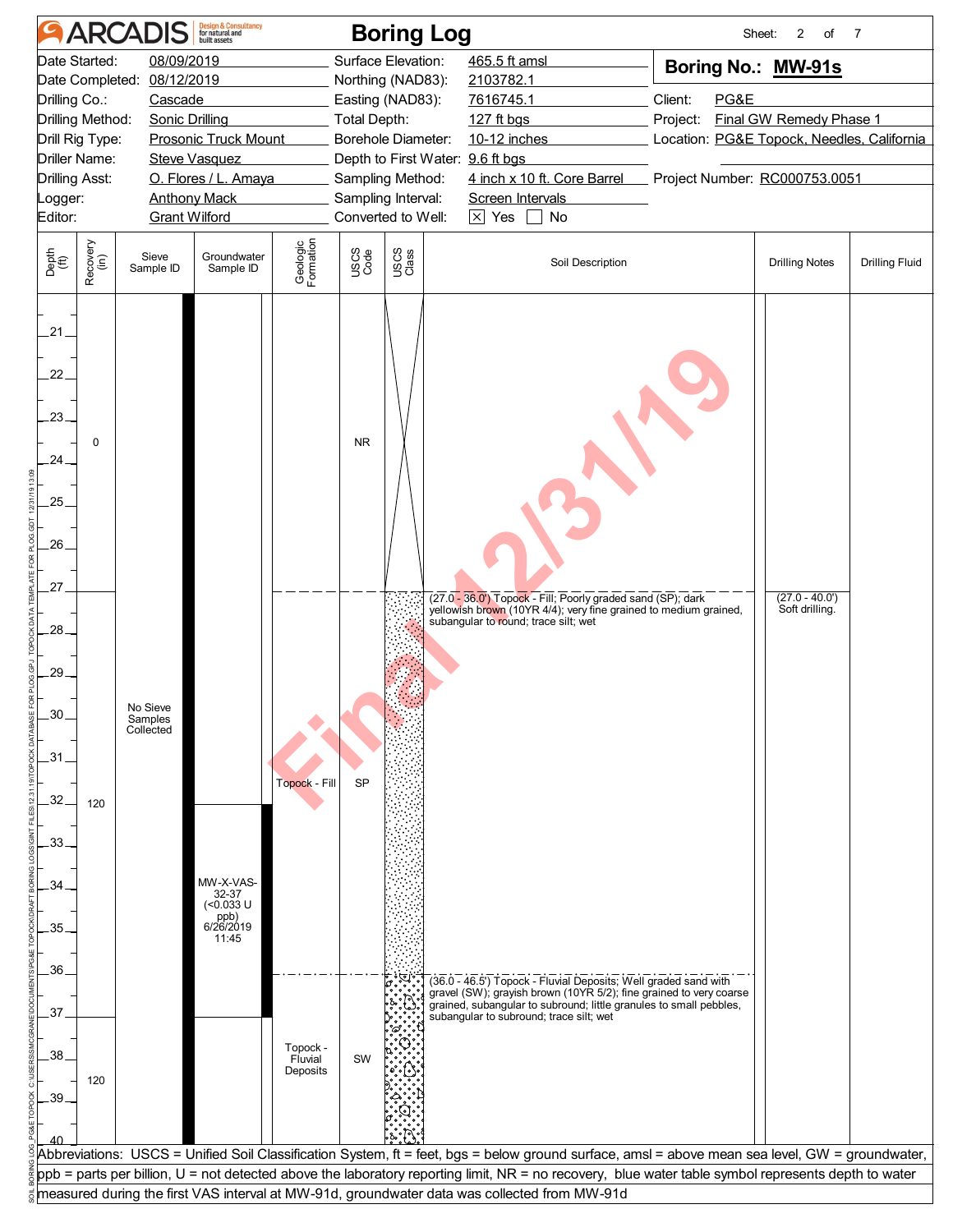|                                                 |                                                                                                                                                                                                                                                                                                                                   | <b>ARCADIS</b>                   | <b>Design &amp; Consultancy</b><br>for natural and |                                                                    |              | <b>Boring Log</b>                                                                                                                                                                                            |                                                                                                                                                                                                                                                                                                               |                                                   | Sheet:<br>3<br>of                                                                                                                                                                          | 7                                                                                                                                     |  |
|-------------------------------------------------|-----------------------------------------------------------------------------------------------------------------------------------------------------------------------------------------------------------------------------------------------------------------------------------------------------------------------------------|----------------------------------|----------------------------------------------------|--------------------------------------------------------------------|--------------|--------------------------------------------------------------------------------------------------------------------------------------------------------------------------------------------------------------|---------------------------------------------------------------------------------------------------------------------------------------------------------------------------------------------------------------------------------------------------------------------------------------------------------------|---------------------------------------------------|--------------------------------------------------------------------------------------------------------------------------------------------------------------------------------------------|---------------------------------------------------------------------------------------------------------------------------------------|--|
| Date Started:<br>Editor:                        | 08/09/2019<br>08/12/2019<br>Date Completed:<br>Drilling Co.:<br>Cascade<br>Drilling Method:<br><b>Sonic Drilling</b><br><b>Prosonic Truck Mount</b><br>Drill Rig Type:<br><b>Driller Name:</b><br><b>Steve Vasquez</b><br>O. Flores / L. Amaya<br><b>Drilling Asst:</b><br><b>Anthony Mack</b><br>_ogger:<br><b>Grant Wilford</b> |                                  |                                                    |                                                                    |              | Surface Elevation:<br>Northing (NAD83):<br>Easting (NAD83):<br><b>Total Depth:</b><br>Borehole Diameter:<br>Depth to First Water: 9.6 ft bgs<br>Sampling Method:<br>Sampling Interval:<br>Converted to Well: | 465.5 ft amsl<br>2103782.1<br>7616745.1<br>127 ft bgs<br>10-12 inches<br>4 inch x 10 ft. Core Barrel<br>Screen Intervals<br>$\boxed{\times}$ Yes $\boxed{\phantom{1}}$ No                                                                                                                                     | Boring No.: MW-91s<br>Client:<br>PG&E<br>Project: | Final GW Remedy Phase 1<br>Location: PG&E Topock, Needles, California<br>Project Number: RC000753.0051                                                                                     |                                                                                                                                       |  |
| Depth<br>(ft)                                   | Recovery<br>(in)                                                                                                                                                                                                                                                                                                                  | Sieve<br>Sample ID               | Groundwater<br>Sample ID                           | Geologic<br>Formation                                              | USCS<br>Code | USCS<br>Class                                                                                                                                                                                                | Soil Description                                                                                                                                                                                                                                                                                              |                                                   | <b>Drilling Notes</b>                                                                                                                                                                      | <b>Drilling Fluid</b>                                                                                                                 |  |
| .41.<br>.42<br>$-43.$<br>.44<br>.45<br>46<br>47 | 120                                                                                                                                                                                                                                                                                                                               |                                  |                                                    | Topock -<br>Fluvial<br>Deposits<br>Topock -<br>Fluvial<br>Deposits | SW<br>GW     |                                                                                                                                                                                                              | (44.5'); little granules to large pebbles; increase in pebble size<br>(46.5 - 47.0') Topock - Fluvial Deposits; Well graded gravel with<br>sand (GW); dark grayish brown / dark yellowish brown (10YR 4/2);<br>angular to subangular; some fine to coarse grained sand,<br>subangular to subround; trace silt |                                                   | (40.0')<br>Retracked<br>10-inch casing<br>and started<br>flushing casing<br>to get past due<br>to rough drilling<br>at 119 to 124 ft.<br>bgs. and too<br>much torque on<br>the drill head. | $(40.0 - 127.0)$<br>4960.4 gallons<br>of water used;<br>2031.68 gallons<br>of water<br>recovered;<br>2928.72 gallons<br>of water lost |  |
| .48<br>.49<br>50<br>.51<br>.52<br>53            | 0                                                                                                                                                                                                                                                                                                                                 | No Sieve<br>Samples<br>Collected |                                                    |                                                                    | <b>NR</b>    |                                                                                                                                                                                                              | $\overline{(47.0 - 97.0)}$ No recovery (NR); did not collect or log core, see<br>MW-91d for lithology                                                                                                                                                                                                         |                                                   |                                                                                                                                                                                            |                                                                                                                                       |  |
| .54<br>.55<br>56<br>.57<br>.58<br>.59           |                                                                                                                                                                                                                                                                                                                                   |                                  |                                                    |                                                                    |              |                                                                                                                                                                                                              |                                                                                                                                                                                                                                                                                                               |                                                   |                                                                                                                                                                                            |                                                                                                                                       |  |
|                                                 |                                                                                                                                                                                                                                                                                                                                   |                                  |                                                    |                                                                    |              |                                                                                                                                                                                                              | Abbreviations: USCS = Unified Soil Classification System, ft = feet, bgs = below ground surface, amsl = above mean sea level, GW = groundwater,<br>ppb = parts per billion, U = not detected above the laboratory reporting limit, NR = no recovery, blue water table symbol represents depth to water        |                                                   |                                                                                                                                                                                            |                                                                                                                                       |  |
|                                                 |                                                                                                                                                                                                                                                                                                                                   |                                  |                                                    |                                                                    |              |                                                                                                                                                                                                              | measured during the first VAS interval at MW-91d, groundwater data was collected from MW-91d                                                                                                                                                                                                                  |                                                   |                                                                                                                                                                                            |                                                                                                                                       |  |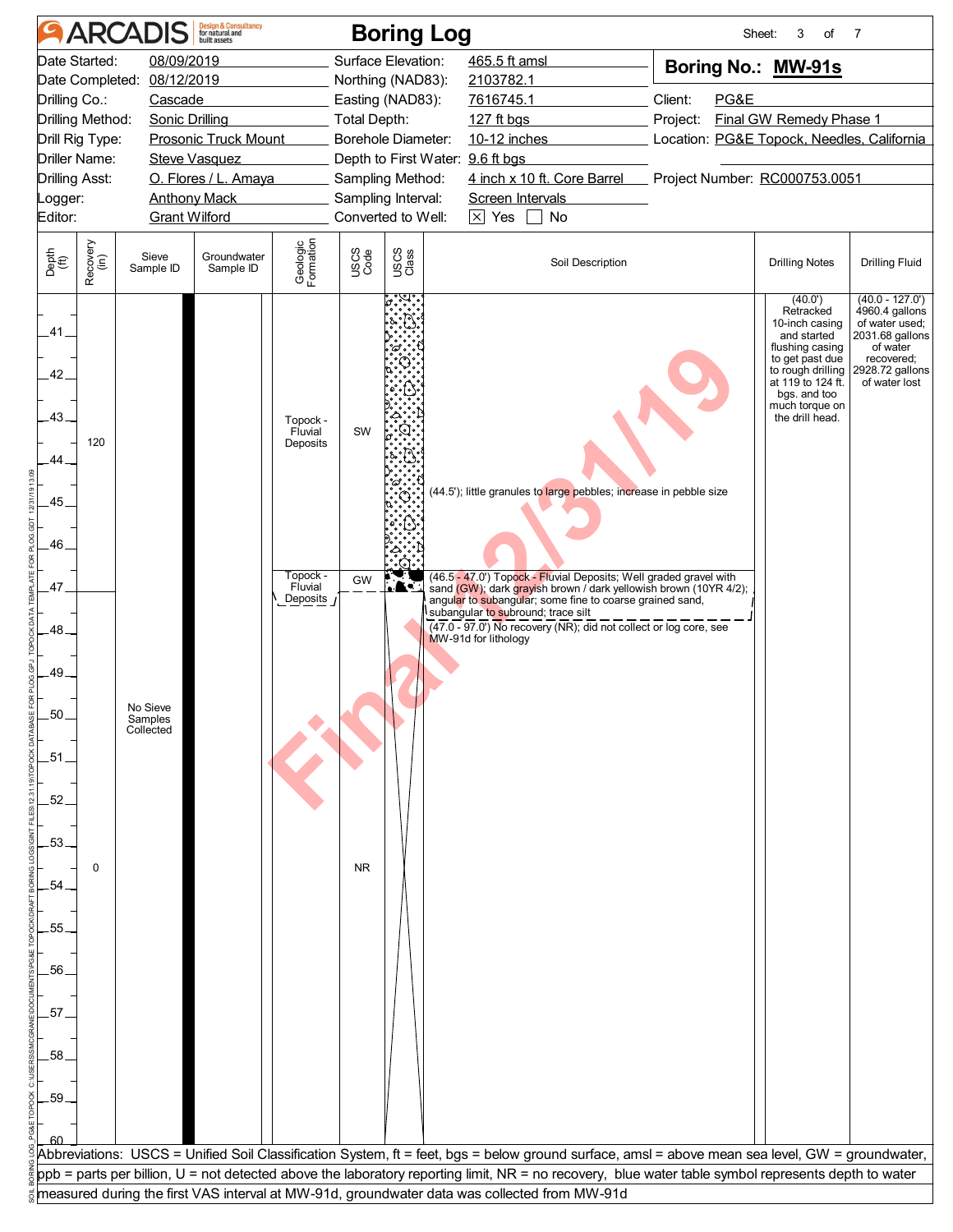|                                                                                                                             |                                                                                                                                                                                                                                                                                                                            | <b>ARCADIS</b>                   | <b>Design &amp; Consultancy</b><br>for natural and                  |                       |              | <b>Boring Log</b>                                                                                                                                                                                     |                                                                                                                                                     |                                                                                                                                                                    | Sheet:<br>of<br>4     | $\overline{7}$        |
|-----------------------------------------------------------------------------------------------------------------------------|----------------------------------------------------------------------------------------------------------------------------------------------------------------------------------------------------------------------------------------------------------------------------------------------------------------------------|----------------------------------|---------------------------------------------------------------------|-----------------------|--------------|-------------------------------------------------------------------------------------------------------------------------------------------------------------------------------------------------------|-----------------------------------------------------------------------------------------------------------------------------------------------------|--------------------------------------------------------------------------------------------------------------------------------------------------------------------|-----------------------|-----------------------|
| Date Started:<br>Editor:                                                                                                    | 08/09/2019<br>Date Completed:<br>08/12/2019<br>Drilling Co.:<br>Cascade<br>Drilling Method:<br><b>Sonic Drilling</b><br>Drill Rig Type:<br>Prosonic Truck Mount<br><b>Driller Name:</b><br><b>Steve Vasquez</b><br><b>Drilling Asst:</b><br>O. Flores / L. Amaya<br><b>Anthony Mack</b><br>Logger:<br><b>Grant Wilford</b> |                                  |                                                                     |                       |              | Surface Elevation:<br>Northing (NAD83):<br>Easting (NAD83):<br>Total Depth:<br>Borehole Diameter:<br>Depth to First Water: 9.6 ft bgs<br>Sampling Method:<br>Sampling Interval:<br>Converted to Well: | 465.5 ft amsl<br>2103782.1<br>7616745.1<br>127 ft bgs<br>10-12 inches<br>4 inch x 10 ft. Core Barrel<br>Screen Intervals<br>$\times$ Yes<br>No      | Boring No.: MW-91s<br>PG&E<br>Client:<br><b>Final GW Remedy Phase 1</b><br>Project:<br>Location: PG&E Topock, Needles, California<br>Project Number: RC000753.0051 |                       |                       |
| Depth<br>(ft)                                                                                                               | Recovery<br>(in)                                                                                                                                                                                                                                                                                                           | Sieve<br>Sample ID               | Groundwater<br>Sample ID                                            | Geologic<br>Formation | USCS<br>Code | USCS<br>Class                                                                                                                                                                                         | Soil Description                                                                                                                                    |                                                                                                                                                                    | <b>Drilling Notes</b> | <b>Drilling Fluid</b> |
| .61.<br>62.<br>$-63-$<br>.64.<br>.65<br>.66<br>.67.<br>.68.<br>.69.<br>.70<br>.73<br>74<br>.75.<br>.76<br>.77<br>.78<br>-79 | $\pmb{0}$                                                                                                                                                                                                                                                                                                                  | No Sieve<br>Samples<br>Collected | MW-X-VAS-<br>71-76<br>$($ <0.033 U<br>$p_{p}$<br>6/27/2019<br>08:52 |                       | <b>NR</b>    |                                                                                                                                                                                                       | Abbreviations: USCS = Unified Soil Classification System, ft = feet, bgs = below ground surface, amsl = above mean sea level, GW = groundwater,     |                                                                                                                                                                    |                       |                       |
|                                                                                                                             |                                                                                                                                                                                                                                                                                                                            |                                  |                                                                     |                       |              |                                                                                                                                                                                                       | ppb = parts per billion, U = not detected above the laboratory reporting limit, NR = no recovery, blue water table symbol represents depth to water |                                                                                                                                                                    |                       |                       |
|                                                                                                                             |                                                                                                                                                                                                                                                                                                                            |                                  |                                                                     |                       |              |                                                                                                                                                                                                       | measured during the first VAS interval at MW-91d, groundwater data was collected from MW-91d                                                        |                                                                                                                                                                    |                       |                       |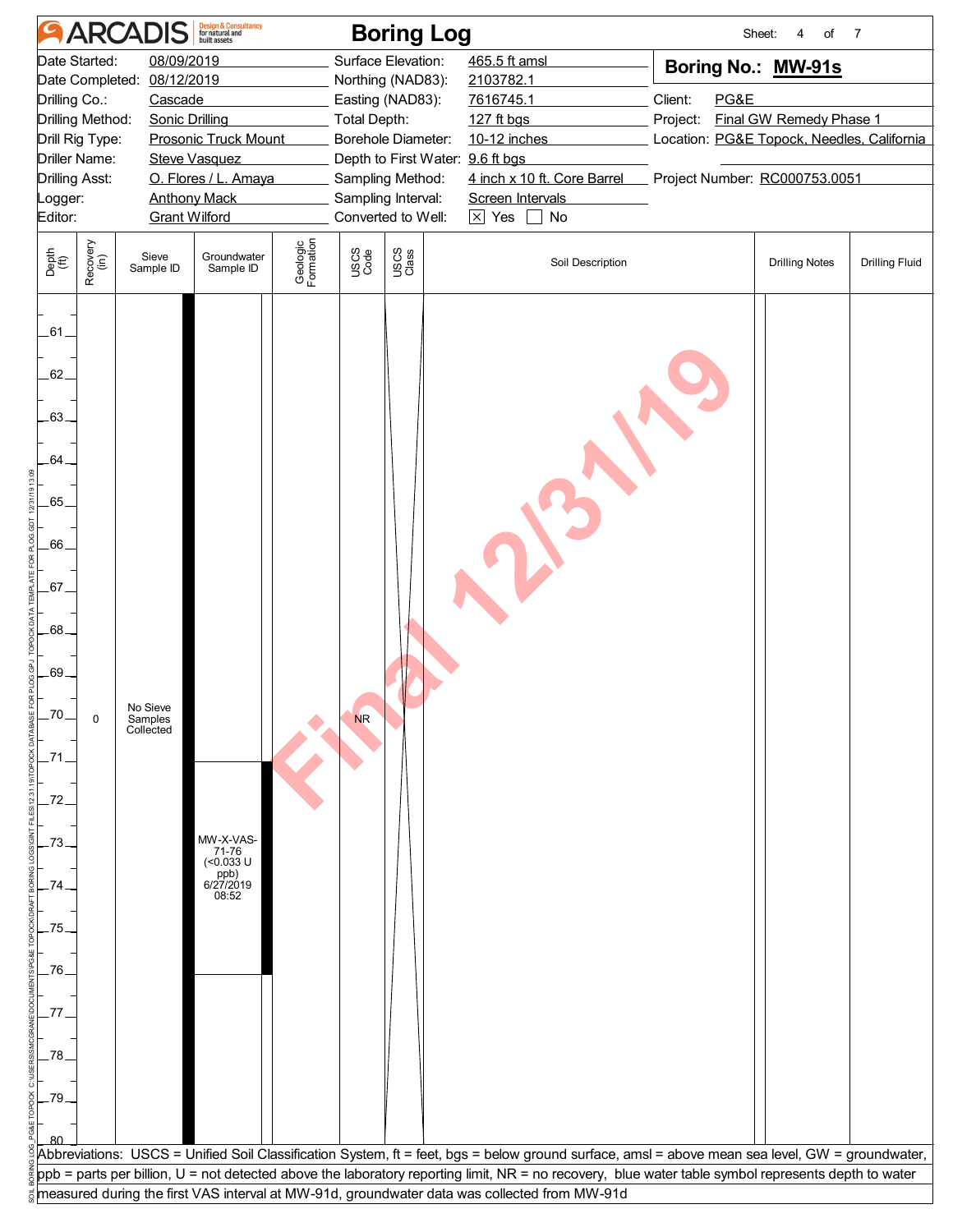|                                                                                                                      |                                                                                                                                                                                                                                                                                                                                                    | <b>ARCADIS</b>                   | <b>Design &amp; Consultancy</b><br>for natural and |                                 |              | <b>Boring Log</b>                                                                                                                                                                                            |                                                                                                                                                                                                                                                                                                                                                                                                        |                                                                                                                                                             | 5<br>Sheet:<br>of                 | $\overline{7}$        |
|----------------------------------------------------------------------------------------------------------------------|----------------------------------------------------------------------------------------------------------------------------------------------------------------------------------------------------------------------------------------------------------------------------------------------------------------------------------------------------|----------------------------------|----------------------------------------------------|---------------------------------|--------------|--------------------------------------------------------------------------------------------------------------------------------------------------------------------------------------------------------------|--------------------------------------------------------------------------------------------------------------------------------------------------------------------------------------------------------------------------------------------------------------------------------------------------------------------------------------------------------------------------------------------------------|-------------------------------------------------------------------------------------------------------------------------------------------------------------|-----------------------------------|-----------------------|
| Editor:                                                                                                              | Date Started:<br>08/09/2019<br>08/12/2019<br>Date Completed:<br>Drilling Co.:<br>Cascade<br>Drilling Method:<br><b>Sonic Drilling</b><br>Drill Rig Type:<br><b>Prosonic Truck Mount</b><br><b>Driller Name:</b><br><b>Steve Vasquez</b><br><b>Drilling Asst:</b><br>O. Flores / L. Amaya<br><b>Anthony Mack</b><br>_ogger:<br><b>Grant Wilford</b> |                                  |                                                    |                                 |              | Surface Elevation:<br>Northing (NAD83):<br>Easting (NAD83):<br><b>Total Depth:</b><br>Borehole Diameter:<br>Depth to First Water: 9.6 ft bgs<br>Sampling Method:<br>Sampling Interval:<br>Converted to Well: | 465.5 ft amsl<br>2103782.1<br>7616745.1<br>127 ft bgs<br>10-12 inches<br>4 inch x 10 ft. Core Barrel<br>Screen Intervals<br>$\overline{\times}$ Yes<br>$\Box$ No                                                                                                                                                                                                                                       | Boring No.: MW-91s<br>Client:<br>PG&E<br>Final GW Remedy Phase 1<br>Project:<br>Location: PG&E Topock, Needles, California<br>Project Number: RC000753.0051 |                                   |                       |
| Depth<br>(ft)                                                                                                        | Recovery<br>(in)                                                                                                                                                                                                                                                                                                                                   | Sieve<br>Sample ID               | Groundwater<br>Sample ID                           | Geologic<br>Formation           | USCS<br>Code | USCS<br>Class                                                                                                                                                                                                | Soil Description                                                                                                                                                                                                                                                                                                                                                                                       |                                                                                                                                                             | <b>Drilling Notes</b>             | <b>Drilling Fluid</b> |
| $-81$<br>82.<br>$-83$<br>.84.<br>.85.<br>.86.<br>.87.<br>88.<br>.89.<br>.90<br>.91<br>.92<br>.93<br>.94<br>95<br>.96 | 0                                                                                                                                                                                                                                                                                                                                                  | No Sieve<br>Samples<br>Collected |                                                    |                                 | <b>NR</b>    |                                                                                                                                                                                                              |                                                                                                                                                                                                                                                                                                                                                                                                        |                                                                                                                                                             | (95.0') Rough<br>drilling starts. |                       |
| .97<br>.98<br>.99                                                                                                    | 120                                                                                                                                                                                                                                                                                                                                                |                                  |                                                    | Topock -<br>Fluvial<br>Deposits | SW           |                                                                                                                                                                                                              | (97.0 - 107.0') Topock - Fluvial Deposits; Well graded sand (SW);<br>brown (10YR 4/3); fine grained to very coarse grained, subangular<br>to subround; trace granules, subangular to subround; wet                                                                                                                                                                                                     |                                                                                                                                                             |                                   |                       |
|                                                                                                                      |                                                                                                                                                                                                                                                                                                                                                    |                                  |                                                    |                                 |              |                                                                                                                                                                                                              | Abbreviations: USCS = Unified Soil Classification System, ft = feet, bgs = below ground surface, amsl = above mean sea level, GW = groundwater,<br>ppb = parts per billion, U = not detected above the laboratory reporting limit, NR = no recovery, blue water table symbol represents depth to water<br>measured during the first VAS interval at MW-91d, groundwater data was collected from MW-91d |                                                                                                                                                             |                                   |                       |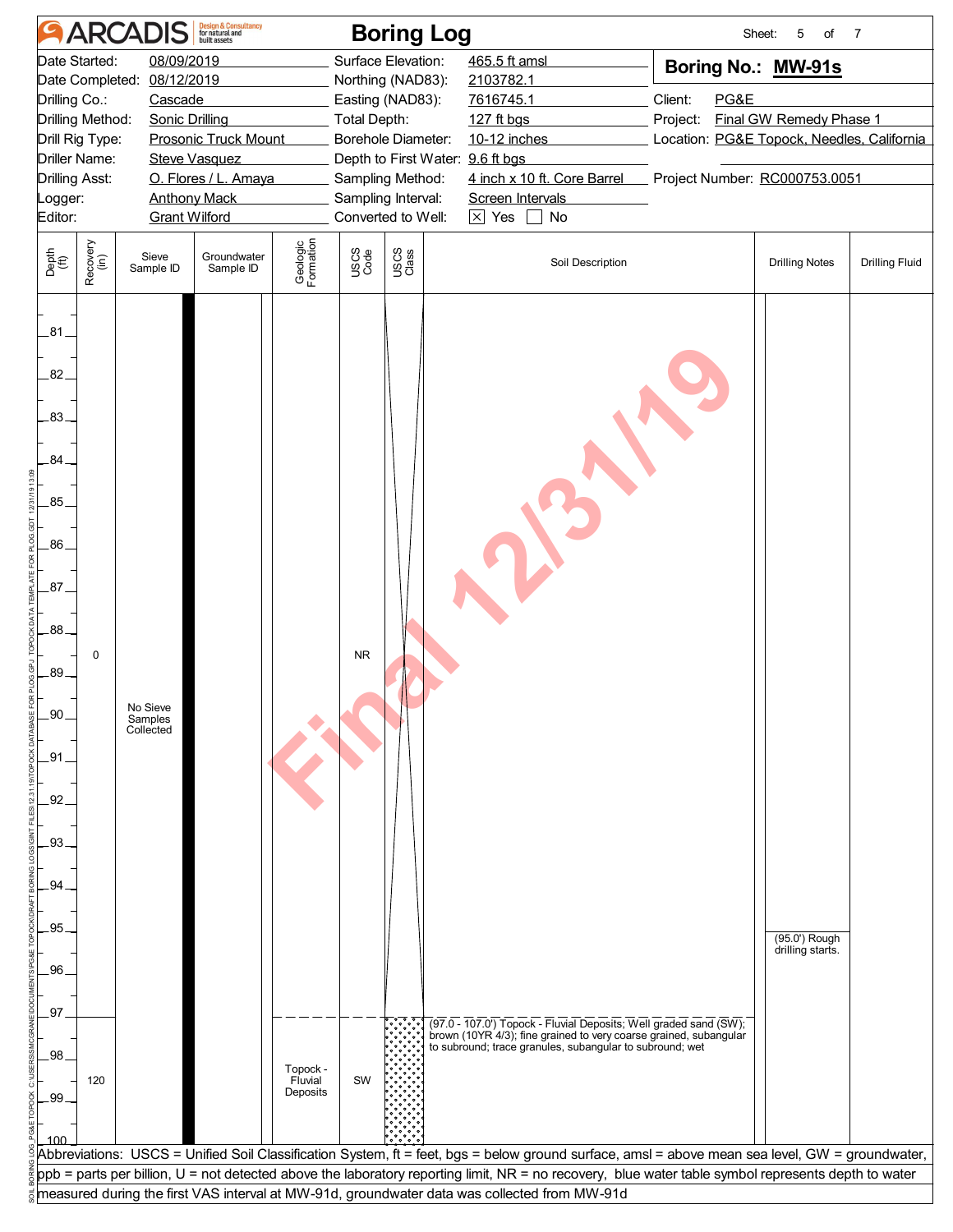|                                           |                                                                                                                                                                                                                                                                                                           | <b>ARCADIS</b>                   | <b>Design &amp; Consultancy</b><br>for natural and                  |                                                                           |                                  | <b>Boring Log</b>                                                                                                                                                      |                                                                                                                                                                                                                                                                                                                                                                                                                                                                                                                                                                                                                                                  |                             | of<br>Sheet:<br>6                                                                                                                   | 7                     |
|-------------------------------------------|-----------------------------------------------------------------------------------------------------------------------------------------------------------------------------------------------------------------------------------------------------------------------------------------------------------|----------------------------------|---------------------------------------------------------------------|---------------------------------------------------------------------------|----------------------------------|------------------------------------------------------------------------------------------------------------------------------------------------------------------------|--------------------------------------------------------------------------------------------------------------------------------------------------------------------------------------------------------------------------------------------------------------------------------------------------------------------------------------------------------------------------------------------------------------------------------------------------------------------------------------------------------------------------------------------------------------------------------------------------------------------------------------------------|-----------------------------|-------------------------------------------------------------------------------------------------------------------------------------|-----------------------|
|                                           | 08/09/2019<br>Date Started:<br>Date Completed: 08/12/2019<br>Drilling Co.:<br>Cascade<br>Drilling Method:<br>Sonic Drilling<br><b>Prosonic Truck Mount</b><br>Drill Rig Type:<br><b>Driller Name:</b><br>Steve Vasquez<br><b>Drilling Asst:</b><br>O. Flores / L. Amaya<br><b>Anthony Mack</b><br>Logger: |                                  |                                                                     |                                                                           | <b>Total Depth:</b>              | Surface Elevation:<br>Northing (NAD83):<br>Easting (NAD83):<br><b>Borehole Diameter:</b><br>Depth to First Water: 9.6 ft bgs<br>Sampling Method:<br>Sampling Interval: | 465.5 ft amsl<br>2103782.1<br>7616745.1<br>127 ft bgs<br>10-12 inches<br>4 inch x 10 ft. Core Barrel<br>Screen Intervals                                                                                                                                                                                                                                                                                                                                                                                                                                                                                                                         | Client:<br>PG&E<br>Project: | Boring No.: MW-91s<br><b>Final GW Remedy Phase 1</b><br>Location: PG&E Topock, Needles, California<br>Project Number: RC000753.0051 |                       |
| Editor:                                   |                                                                                                                                                                                                                                                                                                           | <b>Grant Wilford</b>             |                                                                     |                                                                           |                                  | Converted to Well:                                                                                                                                                     | $\times$ Yes<br>No                                                                                                                                                                                                                                                                                                                                                                                                                                                                                                                                                                                                                               |                             |                                                                                                                                     |                       |
| Depth<br>(ft)                             | Recovery<br>(in)                                                                                                                                                                                                                                                                                          | Sieve<br>Sample ID               | Groundwater<br>Sample ID                                            | Geologic<br>Formation                                                     | USCS<br>Code                     | USCS<br>Class                                                                                                                                                          | Soil Description                                                                                                                                                                                                                                                                                                                                                                                                                                                                                                                                                                                                                                 |                             | <b>Drilling Notes</b>                                                                                                               | <b>Drilling Fluid</b> |
| _101_<br>102<br>103<br>104<br>.105<br>106 | 120                                                                                                                                                                                                                                                                                                       |                                  |                                                                     | Topock -<br>Fluvial<br>Deposits                                           | SW                               |                                                                                                                                                                        |                                                                                                                                                                                                                                                                                                                                                                                                                                                                                                                                                                                                                                                  |                             |                                                                                                                                     |                       |
| 107<br>108<br>109<br>110<br>111<br>112    |                                                                                                                                                                                                                                                                                                           | No Sieve<br>Samples<br>Collected | MW-X-VAS-<br>107-112<br>(<0.033 U<br>ppb)<br>6/27/2019<br>15:04     | Topock -<br>Fluvial<br>Deposits<br>Topock -<br><b>Fluvial</b><br>Deposits | GW<br><b>SM</b>                  |                                                                                                                                                                        | (107.0 - 108.0') Topock - Fluvial Deposits; Well graded gravel with<br>sand (GW); brown (10YR 4/3); granules to very large pebbles,<br>angular to subround; some very fine to medium grained sand,<br>subangular to subround; trace silt<br>(108.0 - 112.0') Topock - Fluvial Deposits; Silty sand with gravel<br>(SM); dark gravish brown / dark yellowish brown (10YR 4/2); very<br>fine grained to medium grained, subangular to subround; some<br>granules to large pebbles, angular to subround; some silt; trace<br>angular to subround; wet                                                                                               |                             |                                                                                                                                     |                       |
| 113<br>_114_<br>115<br>ـ116               | 120                                                                                                                                                                                                                                                                                                       |                                  | MW-X-VAS-<br>112-117<br>$($ < 0.033 U<br>ppb)<br>6/28/2019<br>09:56 | Topock -<br>Fluvial<br>Deposits                                           | <b>GW</b>                        |                                                                                                                                                                        | (112.0 - 116.0') Topock - Fluvial Deposits; Well graded gravel with<br>sand (GW); dark grayish brown / dark yellowish brown (10YR 4/2);<br>granules to large cobbles, subangular to round; some fine to very<br>coarse grained sand, subangular to subround; trace small<br>cobbles; wet                                                                                                                                                                                                                                                                                                                                                         |                             |                                                                                                                                     |                       |
| _117_<br>118<br>$-119$                    | 84                                                                                                                                                                                                                                                                                                        |                                  |                                                                     | Topock -<br>Alluvium<br>Deposits<br>Topock -<br>Alluvium<br>Deposits      | GW-GML <sup>O</sup><br><b>SM</b> | Ι.                                                                                                                                                                     | (116.0 - 117.0') Topock - Alluvium Deposits; Well graded gravel<br>with silt and sand (GW-GM); brown (7.5YR 4/4) trace weak red /<br>pale reddish brown (10R 5/4); granules to small cobbles, angular<br>to round; some very fine to medium grained sand, subangular to<br>round; little silt; wet<br>(117.0 - 124.0') Topock - Alluvium Deposits; Silty sand with gravel<br>(SM); reddish brown (5YR 4/3) trace red (10R 5/6); very fine<br>grained to medium grained, subangular to subround; some<br>granules to large pebbles, angular to subround; some silt; trace<br>angular to subround; wet<br>(118'); increase in granules and pebbles |                             | $(119.0 - 124.0')$<br>Rough drilling                                                                                                |                       |
|                                           |                                                                                                                                                                                                                                                                                                           |                                  |                                                                     |                                                                           |                                  |                                                                                                                                                                        | Abbreviations: USCS = Unified Soil Classification System, ft = feet, bgs = below ground surface, amsl = above mean sea level, GW = groundwater,<br>ppb = parts per billion, U = not detected above the laboratory reporting limit, NR = no recovery, blue water table symbol represents depth to water<br>measured during the first VAS interval at MW-91d, groundwater data was collected from MW-91d                                                                                                                                                                                                                                           |                             | due to large                                                                                                                        |                       |